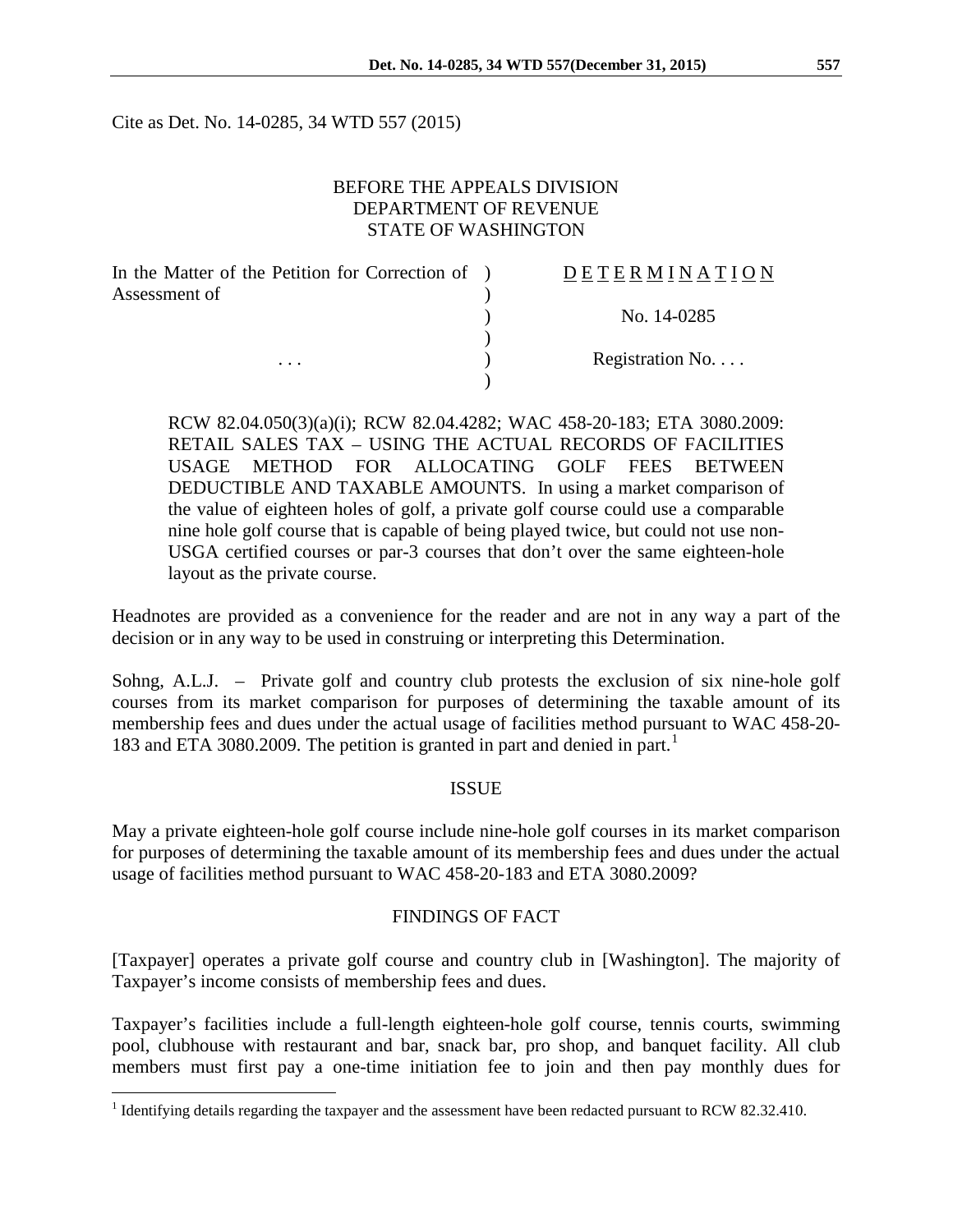continuing membership. Taxpayer offers several types of memberships, including varying levels of golf memberships (proprietary, senior, associate, intermediate, and junior) and social memberships. The golf membership includes access to the golf course, tennis courts, and swimming pool at no additional charge. Social members pay lower dues and have no golf privileges, but have full access to the other facilities at no additional charge. Both golf and social members must pay separately for food and beverage at the clubhouse and snack bar.

The Department of Revenue's (the "Department") Audit Division examined Taxpayer's books and records for the period . . . (the "Audit Period"). On June 7, 2013, the Audit Division issued Assessment No.  $\dots$ , in the amount of  $\text{\$}\dots$ , including  $\text{\$}\dots$  in tax<sup>[2](#page-1-0)</sup> and  $\text{\$}\dots$  in interest. The Audit Division disallowed the inclusion of the following private and public golf courses in Taxpayer's market comparison under ETA 3080.2009, arguing that Taxpayer may only use eighteen-hole courses in its market comparison:

| <b>Name</b>             | Type    | Location     | No./Type of Holes            |
|-------------------------|---------|--------------|------------------------------|
| $\cdots$                | Private | [Washington] | 9 holes – certified for $18$ |
| $\cdots$                | Private | [Washington] | 9 holes – certified for $18$ |
| $\cdot$ $\cdot$ $\cdot$ | Public  | [Washington] | 9 holes – par $3$            |
| $\cdot$ $\cdot$ $\cdot$ | Public  | [Washington] | 9 holes $-$ par 3            |
| $\cdot$ $\cdot$ $\cdot$ | Public  | [Washington] | 9 holes – par $3$            |
| $\cdots$                | Public  | [Washington] | 9 holes – par $3$            |

The two private courses listed above ( . . . )(the "Private Courses") are both nine-hole courses, but are certified by the United States Golf Association ("USGA") as eighteen holes. The holes at the Private Courses vary from par-3 to par-5. Generally, a nine-hole course is able to secure an eighteen-hole rating by establishing two sets of tee boxes, two sets of flag positions, and different yardage and slope ratings for each hole. The USGA recognizes the Private Courses as eighteenhole courses, even though they physically only have nine holes.

The four public courses listed above ( . . . ) (the "Public Courses") are *not* recognized by the USGA as eighteen-hole courses. These courses are "executive" nine-hole, par-3 courses. An executive course is a course with a total par that is significantly less than a traditional eighteenhole course. Executive courses are designed to be played quickly by those who do not have the time to play a full eighteen-hole course or by beginners who are just learning to play golf.<sup>[3](#page-1-1)</sup>

## ANALYSIS

Washington imposes retail sales tax on each retail sale in this state. RCW 82.08.020. The term "retail sale" includes the sale of "amusement and recreation services including but not limited to golf, pool, billiards, skating, bowling, ski lifts and tows, day trips for sightseeing purposes, and others when provided to consumers." RCW 82.04.050(3)(a)(i). The Department adopted WAC 458-20-183 ("Rule 183") to administer the taxation of amusement and recreation services. Rule 183(2)(b) provides that amusement and recreation services include (but are not limited to) the following activities:

<span id="page-1-0"></span> $\frac{1}{2}$ <sup>2</sup>The tax included \$ . . . in retail sales tax, \$ . . . in retailing B&O tax, and credits for litter tax and service and other activities B&O tax in the amounts of  $\$\dots$  and  $\$\dots$ , respectively.

<span id="page-1-1"></span>*See* http://en.wikipedia.org/wiki/Golf\_course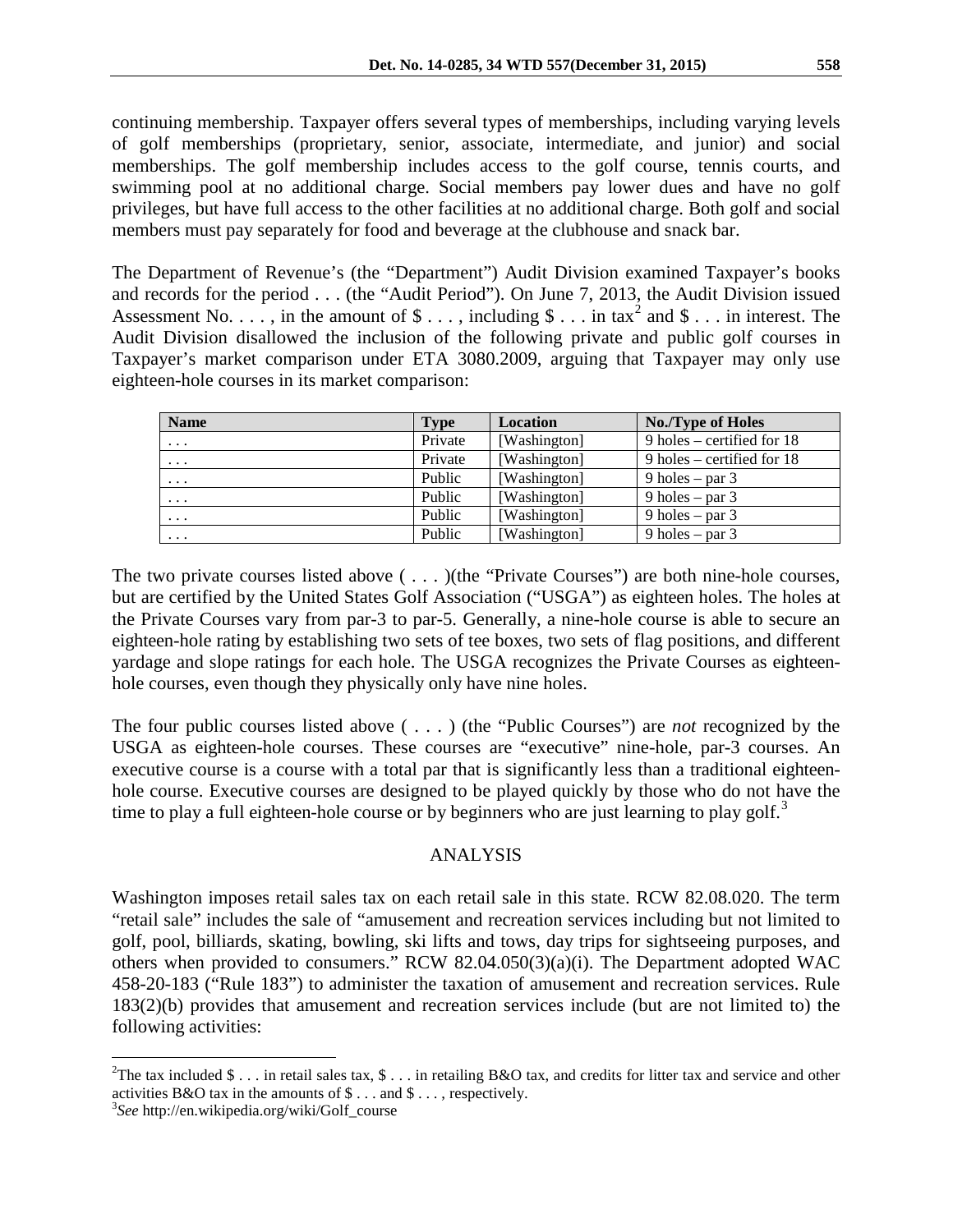Golf, pool, billiards, skating, bowling, swimming, bungee jumping, ski lifts and tows, basketball, racquet ball, handball, squash, tennis, and all batting cages. "Amusement and recreation services" also include the provision of related facilities such as basketball courts, tennis courts, handball courts, swimming pools, and charges made for providing the opportunity to dance.

(Emphasis added.) RCW 82.04.4282 provides a deduction from certain "amusement and recreation services" for bona fide initiation fees, dues, contributions, and donations, but not if they are in exchange for a significant amount of goods or services. The statute provides:

In computing tax there may be deducted from the measure of tax amounts derived from bona fide (1) initiation fees, (2) dues, (3) contributions, (4) donations, ... This section may not be construed to exempt any person, association, or society from tax liability upon selling tangible personal property . . . or upon providing facilities or other services for which a special charge is made to members or others. If dues are in exchange for any significant amount of goods or services rendered by the recipient thereof to members without any additional charge to the member, or if the dues are graduated upon the amount of goods or services rendered, the value of such goods or services shall not be considered as a deduction under this section.

RCW 82.04.4282 (emphasis added). The Department has long allowed country clubs, golf clubs, and tennis clubs that have a substantial social component, and derive their income from initiation fees and dues, to allocate their membership fees and dues income between taxable amounts (payment for goods or services rendered) and deductible amounts (bona fide initiation fees and dues). Det. No. 85-178A, 3 WTD 387 (1987); No. 87-218, 3 WTD 295 (1987); Det. No. 87-348, 4 WTD 281 (1987); Det. No. 88-247, 6 WTD 105 (1988).

Rule 183 provides two alternative methods of allocating fees and dues income between taxable and deductible amounts: the actual records of facilities usage; or the cost of production of facilities. During the Audit Period, Taxpayer used the actual records of facilities usage method. Under the actual use method, the taxable amount may be computed in one of two ways: (i) allocation of a reasonable charge for the specific goods or services rendered; or (ii) the average comparable charges for such goods and services made by other commercial businesses. Taxpayer elected to calculate its taxable amount using the average comparable charges made by other comparable businesses. Rule 183(4)(c) provides:

## (i) **Actual records of facilities usage.**

(A) Persons may allocate their income based upon such actual records of facilities usage as are maintained. This method is accomplished by either: The allocation of a reasonable charge for the specific goods or services rendered; or, the average comparable charges for such goods or services made by other *comparable businesses*. In no case shall any charges under either method be calculated to be less than the actual cost of providing the respective good or service. When using the average comparable charges method the term "comparable businesses" shall not include subsidized public facilities when used by a private facility.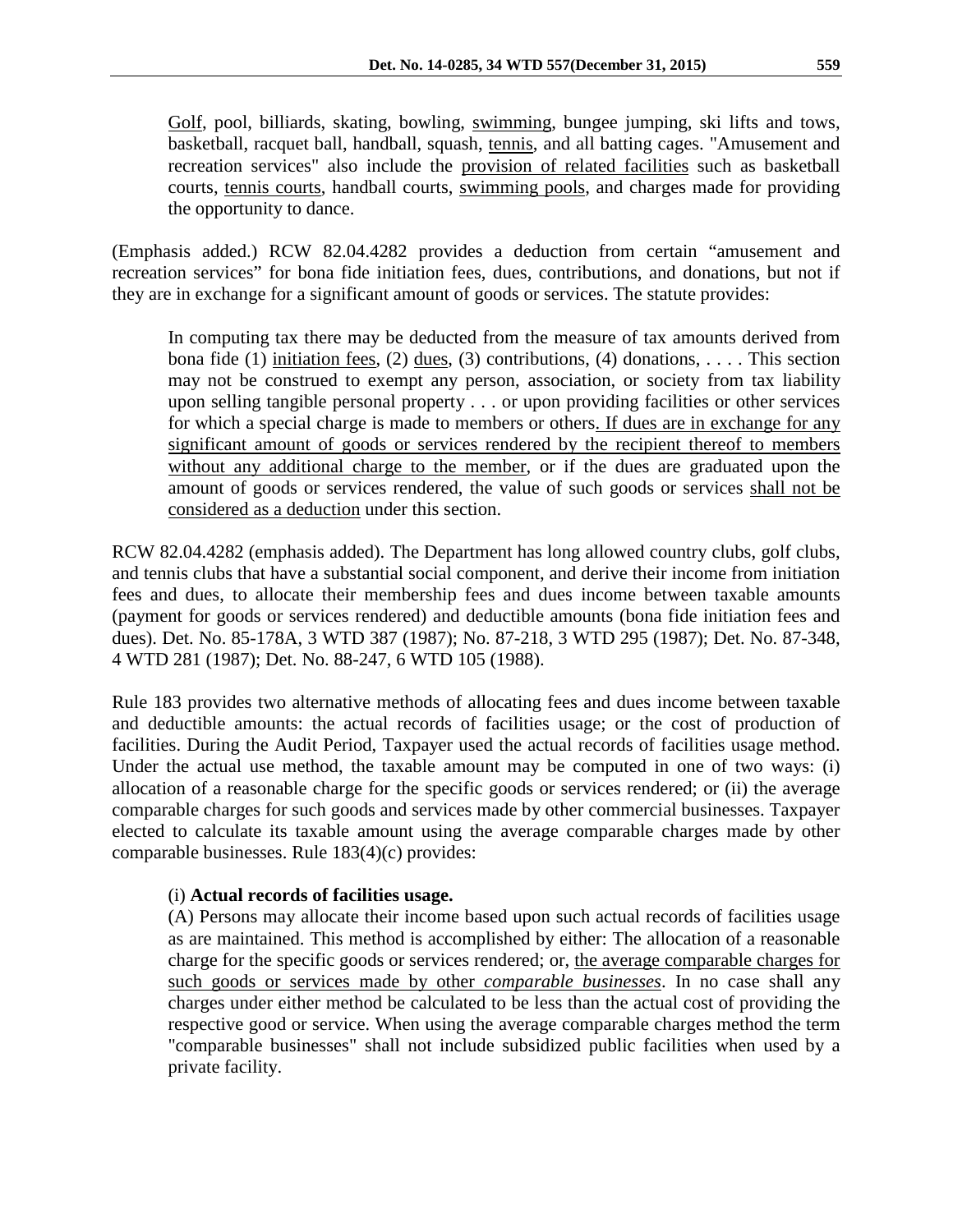Rule  $183(4)(c)(i)(A)(emphasis added).$ 

On February 2, 2009, the Department issued Excise Tax Advisory 3080.2009 ("ETA 3080")<sup>[4](#page-3-0)</sup> to explain how to apply the average comparable charges method allowed by Rule  $183(4)(c)(i)(A)$  to golf clubs. ETA 3080 provides, in relevant part, as follows:

### **Use of Market Comparisons by Golf Businesses Reporting on the "Actual Records of Facilities Usage" Method**

This excise tax advisory provides a method to calculate the fair market value of a round of golf for the purpose of determining the taxable value of club initiation fees and membership dues.

\* \* \*

In order to administer this particular section of Rule 183 and to maintain uniformity among this class of taxpayers, the Department has determined that taxpayers who wish to use a market comparison must follow the procedure outlined below.

Both public and private golf courses must be considered in the market comparison. The taxpayer must use the weighted averages (weekend and weekday rates should be weighted by a factor of two and five respectively) of **eighteen holes of golf** at the ten closest public courses, and the ten closest private courses (including itself as one of the courses). Linear map distances (as opposed to road mileage) will be used to select the courses for comparison; however, courses across major bodies of water not accessible by bridge will not be considered. The average will be recalculated as of April 1 of each calendar year, and may be used until the next recalculation.

(Underlined emphasis in original, bolding emphasis added).

The Audit Division disallowed the inclusion of the Private Courses and the Public Courses because they only have nine holes. We do not read ETA 3080 to limit the market comparison to eighteen-hole golf courses. Rather, ETA 3080 only requires that Taxpayer use the weighted averages of "eighteen holes of golf." "Eighteen holes of golf" is not necessarily equivalent to an "eighteen-hole golf course."

While we do not interpret ETA 3080 to exclude nine-hole courses from the market comparison, the plain language of Rule 183 still requires that the golf courses included in the market comparison be *comparable* to Taxpayer's golf course. Taxpayer may use "the average comparable charges for such goods or services made by other *comparable businesses*." Rule 183(c)(i)(A)(emphasis added). Because Rule 183 does not define the word "comparable," we may look to the dictionary meaning for guidance. *See, e.g., Western Telepage, Inc. v. City of Tacoma*, 140 Wn.2d 599, 609, 998 P.2d 884 (2000); *Palmer v. Dep't of Revenue,* 82 Wn. App*.* 367, 372, 917 P.2d 1120 (1996); *Garrison v. Wash. State Nursing Bd.,* 87 Wn.2d 195, 196, 550 P.2d 7 (1976). The dictionary definitions of "comparable" are as follows:

<span id="page-3-0"></span><sup>&</sup>lt;sup>4</sup> The predecessor to ETA 3080 was Excise Tax Bulletin 548.04.114 ("ETB 548"), effective August 20, 1990. On February 2, 2009, the Department cancelled ETB 548 and reissued it as ETA 3080 in substantially identical form.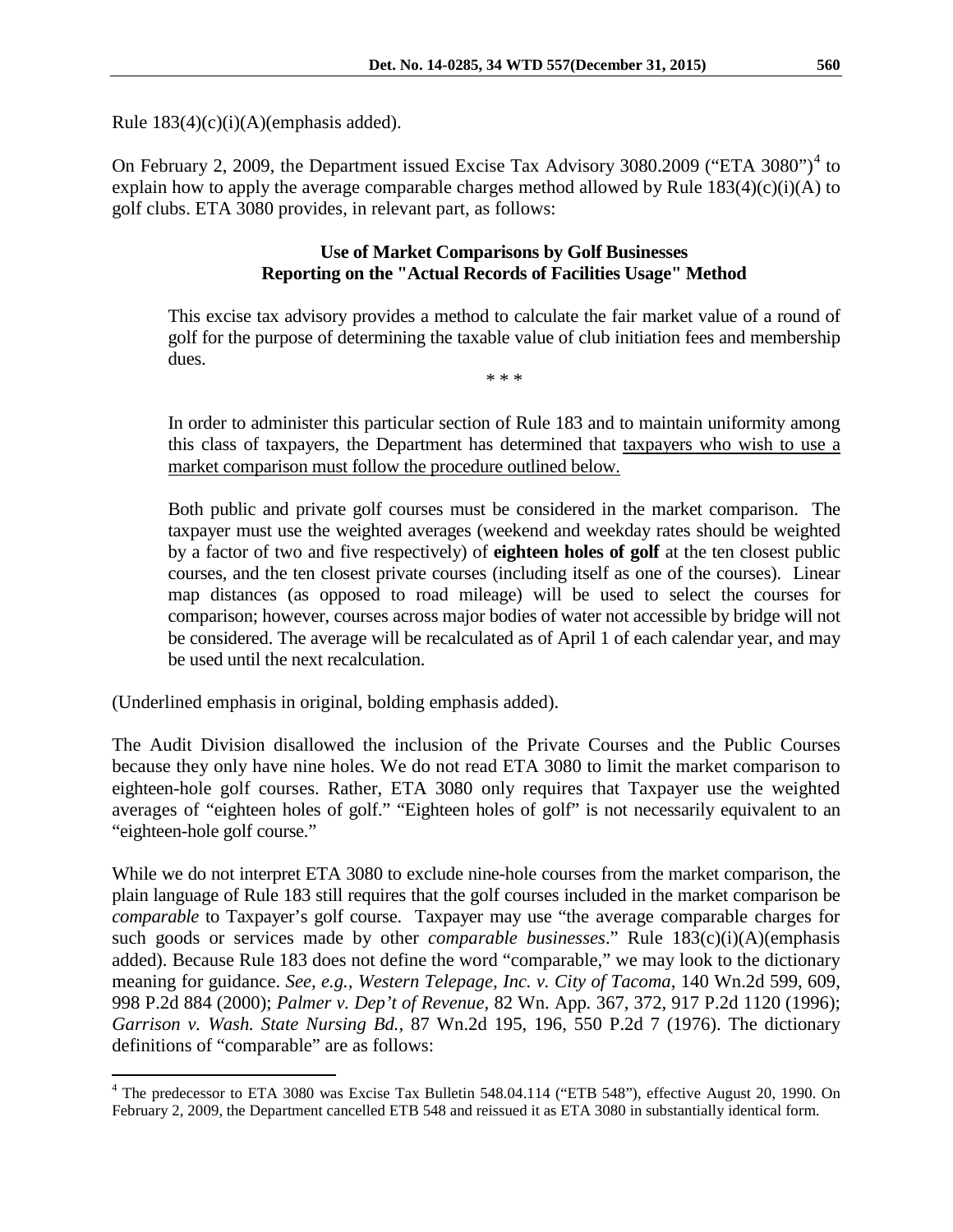- 1. "capable of being compared: having enough like characteristics or qualities to make a comparison appropriate;" and
- 2. "suitable for matching, coordinating, or contrasting: EQUIVALENT, SIMILAR"

## WEBSTER'S THIRD NEW INTERNATIONAL DICTIONARY 461 (1993).

The Private Courses maintain eighteen-hole layouts, even though they physically only have nine holes. This is accomplished by playing each of the nine holes twice and using varying tee boxes and yardages. We conclude that the Private Courses are "comparable" to Taxpayer's course. Because of their eighteen-hole layout, they have enough like characteristics and qualities to Taxpayer's traditional eighteen-hole course. Because the Private Courses are "comparable" under Rule 183, they may be included in the market comparison required by ETA 3080. The Public Courses, on the other hand, are not certified by the USGA as eighteen holes and do not offer the same eighteen-hole layout as the Private Courses. They are also shorter, par-3 courses. Even if played twice, the Public Courses are not "comparable" to Taxpayer's full eighteen-hole course and may not be included in the market comparison.

Taxpayer argues that ETA 3080 (and its predecessor, ETB 548.04.111) explicitly eliminated any requirement that the courses chosen for the market comparison be "comparable" or "of like kind." Taxpayer states, "The comparability of courses cannot be considered because [ETA 3080] is mandatory and rejection of a course within the 10 closest public or private courses is not permitted."[5](#page-4-0) In support of its position, Taxpayer cites Det. No. 86-55A, 2 WTD 353 (1987), in which a private eighteen-hole golf club included certain "inferior" courses in its market comparison under former WAC 458-20-114. The Department stated:

[T]axpayers who use the actual usage of facilities method and perform a comparable worth survey or study must include a representative number of all golfing facilities within the survey. It is not appropriate or acceptable to exclude so-called "good" golf courses or "bad" golf courses. The rule seeks to determine the "average" charge for golf, not the charge for golf at a comparably good facility.

Taxpayer argues that the underlined portion in the quoted language above requires the inclusion of, literally, "*all*" golf courses within the linear distance range specified in ETA 3080, regardless of whether such golf courses are "comparable" to Taxpayer's golf course. We disagree with such a broad interpretation of the determination. We conclude that 2 WTD 353 stands for the proposition that the Department may not exclude golf courses from the market study on the grounds that they are "better" or "worse" in quality or condition than the taxpayer's own golf course. Here, the Audit Division did not exclude golf courses from the market comparison based upon such factors. Therefore, 2 WTD 353 is inapplicable.

Taxpayer's petition is granted with respect to the Private Courses and denied with respect to the Public Courses.

<span id="page-4-0"></span> <sup>5</sup> Taxpayer's Appeal Petition at 6 (Sept. 3, 2013).